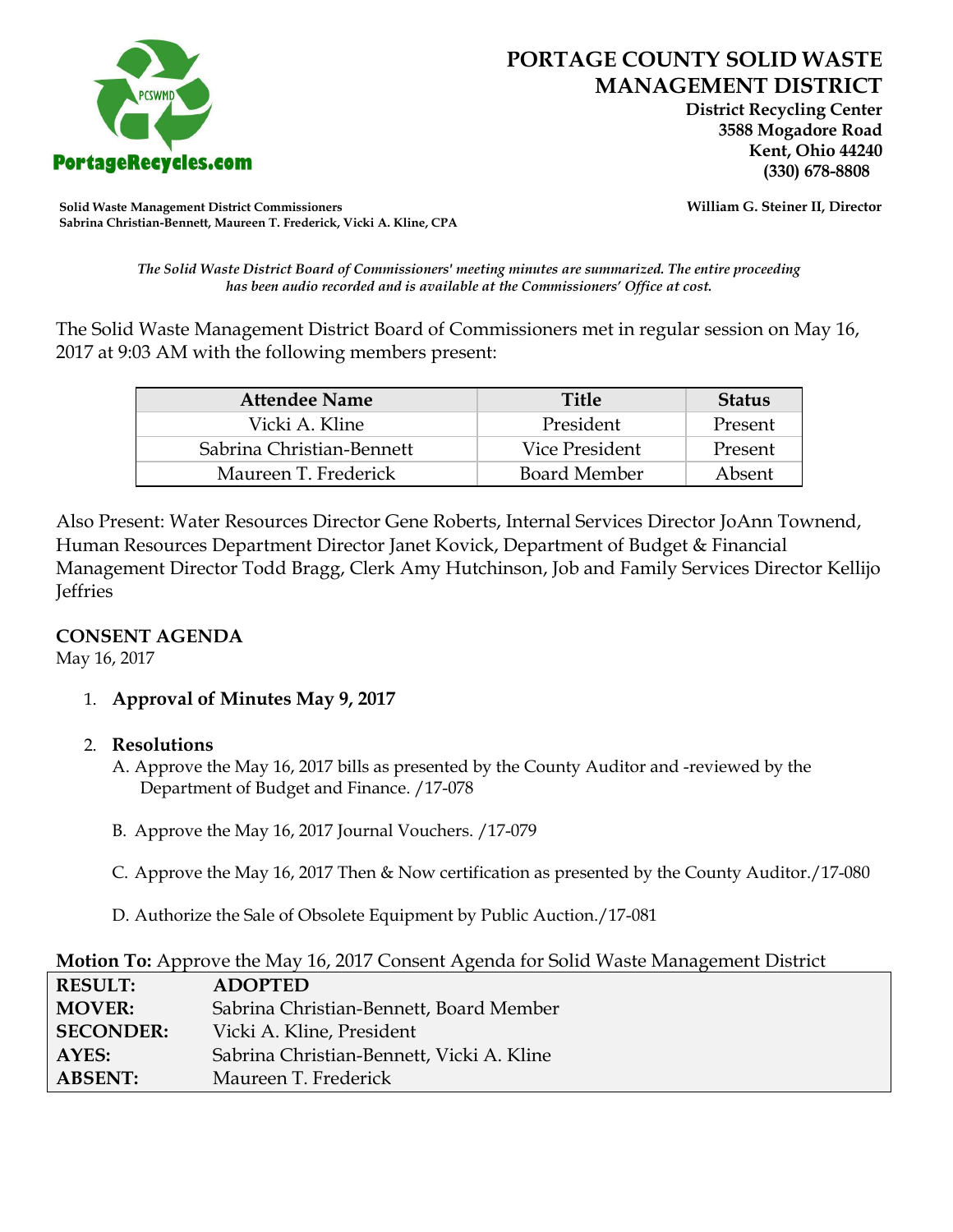# **RESOLUTION NO. 17-078 - RE: BILLS APPROVED AND CERTIFIED TO THE PORTAGE COUNTY AUDITOR FOR PAYMENT.**

It was moved by Sabrina Christian-Bennett, seconded by Vicki A. Kline that the following resolution be adopted:

- **RESOLVED,** that the bills were approved and certified to the County Auditor for payment, contingent upon the review of the Portage County Department of Budget and Financial Management, Department of Internal Services or other designee on May 16, 2017 in the total payment amount of **\$391,446.83 for Funds 8300-8399** as set forth in the Accounts Payable Warrant Report on file in the office of the Portage County Auditor; and be it further
- **RESOLVED,** that the District Board of Commissioners finds and determines that all formal actions of this Board concerning and relating to the adoption of this resolution were taken in an open meeting of this Board and that all deliberations of this Board that resulted in those formal actions were in meeting open to the public in compliance with the law including Section 121.22 of the Ohio Revised Code.

Roll call vote as follows:

| Vicki A. Kline, Yea;         | Sabrina Christian-Bennett, Yea; |        |  | Maureen T. Frederick, Absent;                       |
|------------------------------|---------------------------------|--------|--|-----------------------------------------------------|
| <b>RESOLUTION NO. 17-079</b> |                                 | $\sim$ |  | RE: APPROVAL OF JOURNAL<br><b>VOUCHERS/ENTRIES.</b> |

It was moved by Sabrina Christian-Bennett, seconded by Vicki A. Kline that the following Resolution be adopted:

**WHEREAS,** the Ohio Revised Code requires that warrants be approved by the District Board of Commissioners for the Portage County Solid Waste Management District prior to their issuance, and **WHEREAS,** there are other similar financial transactions defined as journal vouchers/entries that are dissimilar in that they are used to pay for charges for services from one county department and/or fund to another department and/or fund and thus are processed in lieu of issuing a warrant, and **WHEREAS,** the Journal Vouchers/Entries are submitted by the Solid Waste Management District Director for review by the District Board of Commissioners; now

therefore be it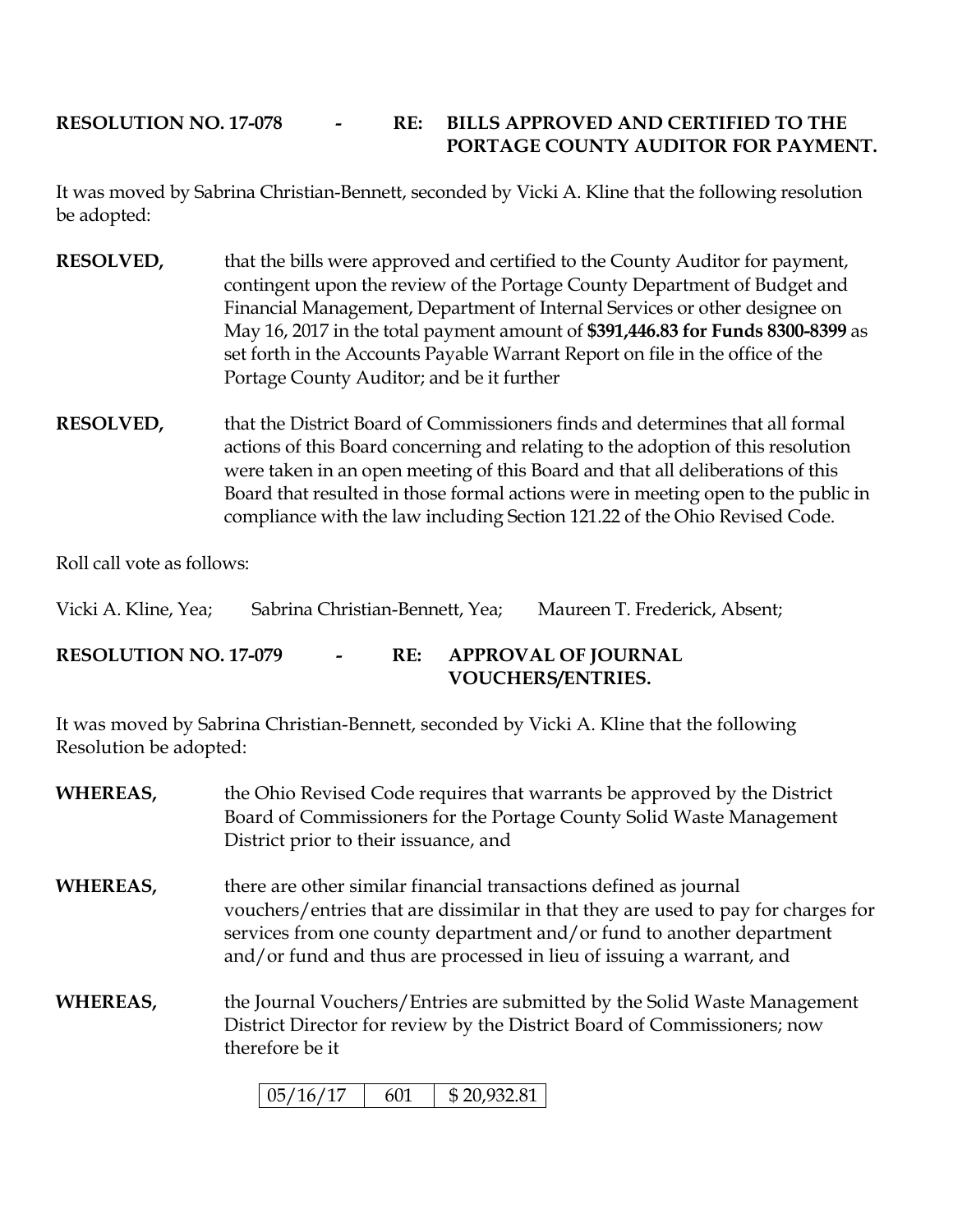|  | 022.01 |
|--|--------|
|  |        |

**RESOLVED,** that the District Board of Commissioners approves the attached Journal Vouchers/Entries, and be it further

**RESOLVED,** that the District Board of Commissioners finds and determines that all formal actions of this Board concerning and relating to the adoption of this resolution were taken in an open meeting of this Board and that all deliberations of this Board that resulted in those formal actions were in meeting open to the public in compliance with the law including Section 121.22 of the Ohio Revised Code.

Roll call vote as follows:

Vicki Kline, Yea; Sabrina Christian-Bennett, Yea; Maureen T. Frederick, Absent;

#### **RESOLUTION NO. 17-080**

This resolution was inadvertently omitted. This is for numbering purposes only.

## **RESOLUTION No. 17-081 - RE: AUTHORIZE SALE OF OBSOLETE EQUIPMENT BY PUBLIC AUCTION**

It was moved by Sabrina Christian-Bennett, seconded by Vicki A. Kline that the following Resolution be adopted:

- **WHEREAS,** the Portage County Solid Waste Management District Board of Commissioners has equipment and vehicles that are obsolete and unfit for the use for which they were acquired; now therefore be it
- **RESOLVED,**that the Portage County Solid Waste Management District Board of Commissioners has determined that the items described in the attached are obsolete and unfit for the use for which said items were acquired, and be it further
- **RESOLVED,**that said item will be sold at Public Auction, as prescribed by Section 307.12 of the Ohio Revised Code, to the highest bidder; and be it further
- **RESOLVED,**that Notice of Public Auction shall be posted in the office of the Portage County Commissioners, the District and County's website and a Notice of Public Auction shall be published in the Record Courier on May 22, 2017.

|                            | Date of Auction: Saturday - June 17, 2017 |
|----------------------------|-------------------------------------------|
| Time of Auction: 9:30 A.M. |                                           |
| Location:                  | <b>Edinburg Auction Sales, Inc.</b>       |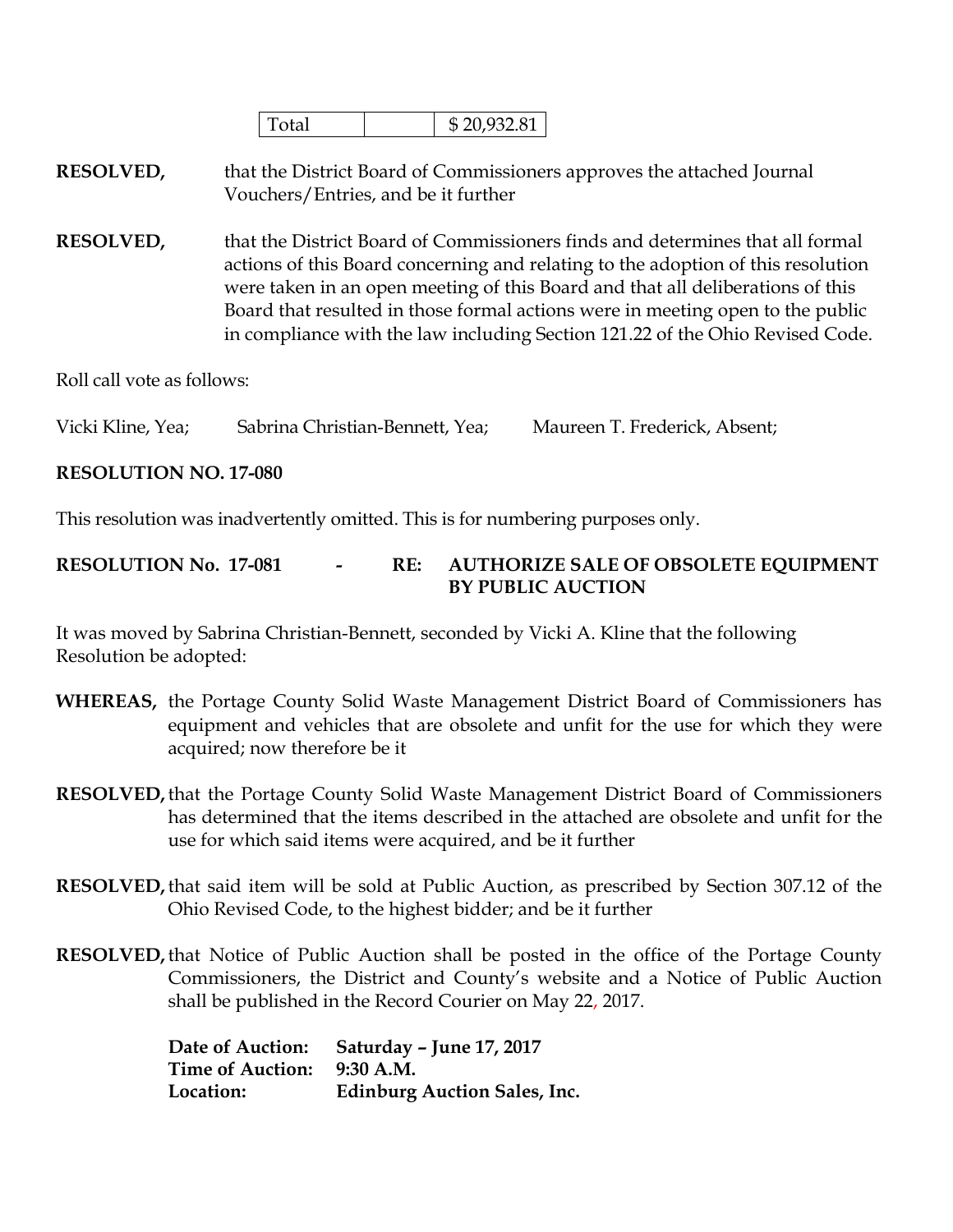## **4029 State Route 14 Edinburg, Ohio**

Said equipment may be viewed from 9:00 A.M. to 5:00 P.M. Monday, Tuesday, Thursday and Friday at Edinburg Auction Sales, Inc. and be it further

**RESOLVED,**that a copy of this resolution be forwarded to the Portage County Auditor; and be it further

**RESOLVED,**that the District Board of Commissioners finds and determines that all formal actions of this Board concerning and relating to the adoption of this resolution were taken in an open meeting of this Board and that all deliberations of this Board that resulted in those formal actions were in meetings open to the public in compliance with the law including Section 121.22 of the Ohio Revised Code.

Roll call vote as follows:

Vicki Kline, Yea; Sabrina Christian-Bennett, Yea; Maureen T. Frederick, Absent;

| 2001 Navistar 4900/G-S Recycle           | VIN #1HTSDAANX1H397042        |
|------------------------------------------|-------------------------------|
| 2002 Navistar 4900/G-S Recycle           | <b>VIN #1HTSDAAN32H512632</b> |
| 2009 Mack LEU 612                        | <b>VIN #1M2AUO1C2AM001030</b> |
| 2009 Mack LEU 612                        | VIN #1M2AUOIC4AM001031        |
| 2004 Freightliner Curbside               | VIN #1FVHCFAK74RM23290        |
| 2007 East Mfg. Walking Floor Trailer     | VIN#1E1U2X2837RA41452         |
| <b>Reserve of \$3,000.00</b>             |                               |
| 1990 Benlee Roll Off Trailer             | VIN #1B9B13634LA180615        |
| <b>Reserve of \$4,000.00</b>             |                               |
| 1986 East Mfg. Push-Out Trailer          | <b>VIN #1E1P1R288GRH07491</b> |
| <b>Reserve of \$5,000.00</b>             |                               |
| One (1) 60 Cubic Yard Roll Off Container |                               |
| Reserve of \$600.00                      |                               |
| <b>One Bobcat Model S300</b>             | S/N 525811112                 |
| <b>Reserve of \$3,000.00</b>             |                               |
| One Komatsu Tow Motor LP Model F630HT-14 | S/N 582107A                   |
|                                          |                               |